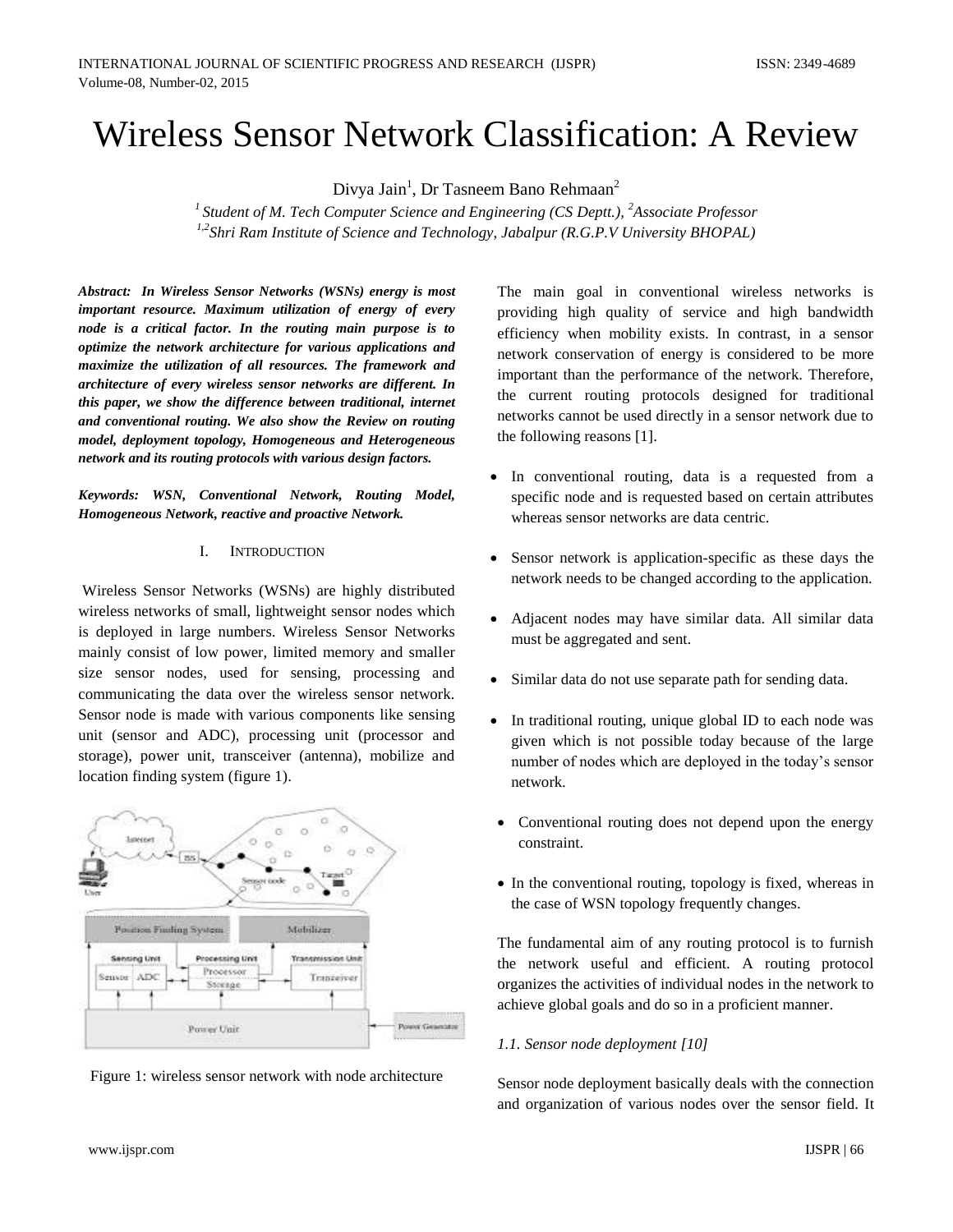deals with physical connectivity of nodes. Topology is basically depends on the deployment of nodes over the network. Deployment of nodes can be in random location or at the specific fixed location. The number of nodes in the network can also be fixed or variable depending upon the application, routing protocol and node properties. There are three kinds of deployment presentation in WSNs.

- (a) Pre-deployment or deployment phase: In this deployment phase sensor node can be placed in mass or placed one by one in the sensor network region.
- (b) Post-deployment phase: when sensor node is deployed over the network region, it may be changed due to various reasons like low power, data calculation, scalability or failure.
- (c) Redeployment phase: after the deployment of sensor node in network if some additional nodes are added than sensor node and the network is redeployed or rearranged. Organizing the network is based on the addition of node, Failure of any existing node, routing and application requirement [10].

# *1.2. Types of Routing Models*

All existing routing protocols used various models for data delivery. Following three routing models are used by routing protocols [1].

## *1.2.1. One - hop model*

This is the most elementary approach and corresponds to direct communication as is shown in Figure 2. In these networks each and every sensor node transmits directly to the base station. This mode of communication is not only too expensive in terms of energy consumption, but also it is impractical because every node have restricted or limited transmission and sensing range. Therefore, direct communication is not a feasible model for routing.



Figure 2: one hop model



# *1.2.2. Multi-hop Planar Model*

In Multi –hop model, a node transmits to the base station by forwarding its data to one of its nearest neighbors, which is closer to the base station. The latter then passes on its neighbor that is even closer to the base station as is denoted in Figure 3. The information travels from source to destination through hop by hop from one node to another until it reaches the base station or sink. Considering the energy and the transmission range node restrictions, this multi-hop planar model is a feasible approach. In a network composed of thousands of sensors, this model will exhibit high data dispersion latency due to the long time needed by the node information to arrive to the base station.



Figure3: multi hop model

## *1.2.3. Clustering-based Hierarchical Model*

A hierarchical approach for the network topology splits up the network into a number of areas called clusters as shown in Figure 4. Nodes are grouped depending on some parameter into clusters with a cluster head, which has the province of routing the data from the cluster to another cluster head or base stations. The data still hop from one node to another,

because it hops from one layer to another it covers larger distances and moves the data faster to the base station than in the previous multi-hop model [1]. The reaction time in this model is theoretically much less than in the multi-hop model. Clustering brings out Built-in optimization potentialities at the cluster heads, what results in a more energy efficient and integrated network topology? [1]. This model is more suitable than the one-hop or multi-hop model.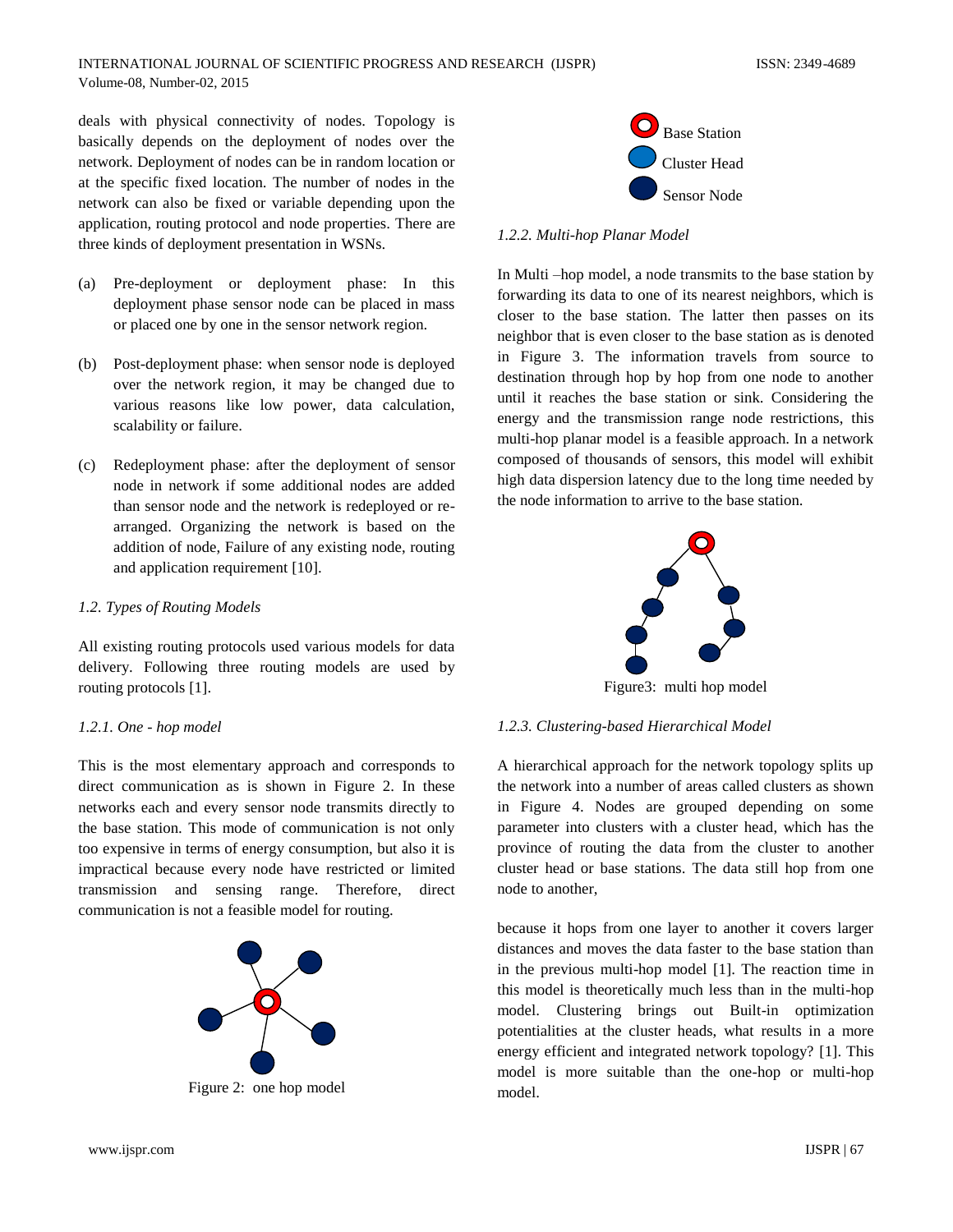

Figure 4: Hierarchical Clustering - based Model.

## *1.3. Comparison of the routing models*

Due to various design factors of WSN, direct communication is not feasible for a large sensor network that is formed by thousands of sensors. The nodes are far away from the base station and do not have enough transmission power to reach the base station what would turn into unreachable the most part of the network. Even though the sensor nodes would be close to the base station, the density of it would create collisions that would critically degrade the network performance and overall efficiency.

The multi-hop model of communication is a more practical approach than the one-hop model. In this case, data are aggregated and forwarded by multiple hops from one node to another until it reaches the base station. It is a feasible approaches which taking into account the energy constraint nodes that comprise sensor networks. The coverage area is improved as compared with the one-hop model since most nodes are able to connect with the network and the amount of collisions is reduced. The multi - hop model also have some drawbacks, for example, higher latency in networks comprised of thousands of sensors and the serious delay that data experiences. The most important drawback is that the closest nodes to the base station would have to act as intermediaries to all traffic being sent to the base station by the rest of the network. Because the closest nodes have to handle all the traffic, the energy utilization is more about this network and, due to continuous communication with these nodes, it will die first and creating a black hole around the base station for incoming traffic over the network. The same situation will appear another time with the new closest nodes to the base station and causing in the midterm that no data arrives to the base station and rendering the entire network useless [1].

In the clustering-based hierarchical model, all data is aggregated in the cluster and send to cluster head node to a higher-level cluster head, thus travelling larger distances as

compare with both models explained and reducing time and latency of data flow in the network. Therefore, the clustering-based model is more suitable for time-critical applications where the data are used in defining time or at regular interval. Nevertheless, this model has one drawback since as the spent energy is directly proportional to the square of the distance between two clustering levels. If the distance increased than the energy utilization also increased [1]. Due to this the energy utilization is increased. Despite this drawback, this clustering model offering a better approach to routing for wireless sensor networks.

## II. WIRELESS SENSOR NETWORKS CLASSIFICATIONS

In this subsection we illustrate a simple classification of sensor networks based on their mode of functioning and the type of the target application.

# *2.1. Proactive Networks*

The nodes of this type of network periodically switch on their sensors and transmitters. It senses the environment and transmits the data of interest. They provide a snapshot of the relevant parameters at regular intervals [1]. It is not continuously transfer the data over the network. They are well suited for applications requiring periodic data monitoring. For example protocol such as LEACH, Direct Diffusion, SAR, TTDD, GBR and PEGASIS protocol are working on proactive concept.

# *2.2. Reactive Networks*

In the reactive networks, nodes sense the value or react immediately as soon as changes occur in networks. It's not work from time to time, but when sudden and drastic changes in the value of a sensed attribute is measured it reported to the base station at any time. Reactive protocol is well suited for those applications where time is critical factor like military field applications. For example MCFA, TEEN, ACQUIRE, PEGASIS, CADR, GEAR and MECN are some protocols works for reactive network.

# *2.3. Hybrid Networks*

It is a combination of proactive and reactive network. The nodes in such a network not only react to time-critical situations, but also work at periodic intervals in a very energy efficient manner for the entire network. The hybrid network enables the user to request past data, present data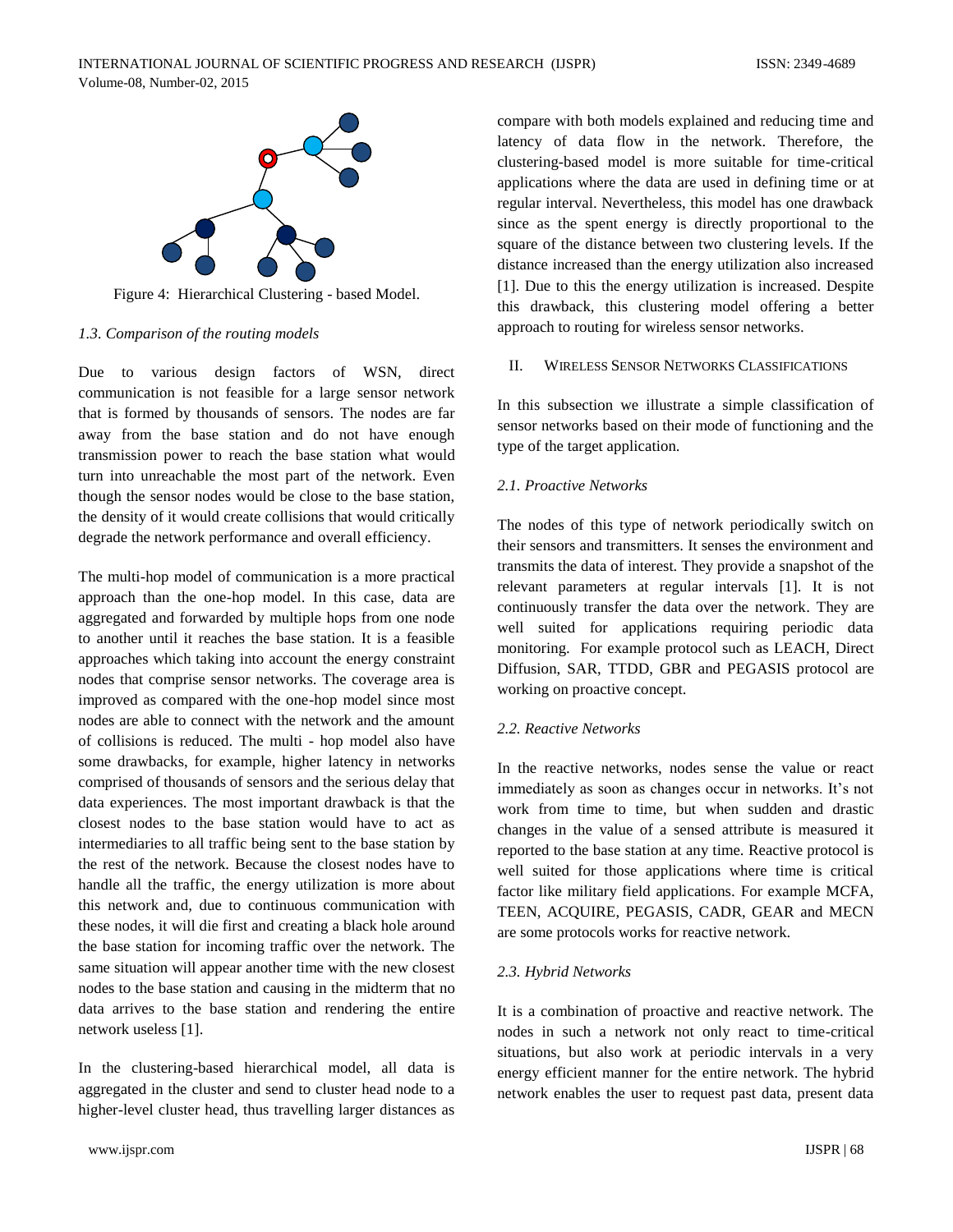and future data from the available network in the form of historical queries, one-time queries and persistent query respectively. In our heterogeneous network, we considered this hybrid form of deployment and functioning. For example GAF, Rumor Routing, HPAR and APTEEN protocols are working for hybrid routing networks because their route selection is based on a mixture of proactive and reactive routing concept.

#### III. CLASSIFICATION OF ROUTING PROTOCOLS

The design aspect for routing algorithms for WSNs is not limited and it can vary according to requirement and surrounding conditions. Wireless sensor networks use various protocols and algorithms with self-organizing capabilities. We can classify the routing algorithms for WSNs in different ways [2]. Routing protocols are classified as data centric, node-centric, location-aware (geocentric) and QoS based routing protocols. Mostly Adhoc network routing protocols are node-centric protocols where destinations are specified on the basis of numerical address (identifiers) of nodes. In wireless sensor network node centric communication protocol is not commonly used.

Routing protocol designed for WSNs is more data-centric or location centric (geocentric). In data-centric routing, the sink node sends queries to certain specific regions and waits for data from the sensors located in the specific regions. While data is being requested through queries, so attribute based naming is necessary to identify the properties of data. Here data are usually transmitted from every sensor node within the deployment region with aggregation and improve redundancy.

In location aware routing nodes know where they are in a geographical region. Location information also used to improve the performance of routing and to provide new types of services like locality management and mobility management. In QoS based routing protocols we mainly focus on the data delivery ratio, latency and energy consumption. For good QoS (Quality of Services), the routing protocols must have more data delivery ratio, less latency and low energy consumption [2].

Routing protocols can also be classified based on whether they are reactive or proactive. In the reactive routing protocol, routing actions are initiated when there is data to be sent and disseminated to other nodes. In reactive

protocol, Paths are set up only when network or nodes of the data and forwarded on demand when queries are initiated for data transfer between various nodes. A proactive protocol sets up routing paths and states before there is a demand for routing traffic. Paths are maintained even there is no traffic flow at that time. It defines the path in advance.

Routing protocols are also classified based on whether they are initiated at source side or the destination side. It is also known as source-initiated (Src-initiated) or destinationinitiated (Dst-initiated). A source-initiated protocol sets up the routing paths when data are available for transmitting from source side. Data transfer starting from the source node. Here the source advertises the data when available and ready to initiate the data delivery for other nodes. A destination initiated protocol, begin path setup from a destination node when it wants data transfer between other nodes. If a node wants some data from others, it may set up the destination protocol [2].



Figure 5: Routing Protocols in Wireless Sensor Network

Routing protocols are also classified based on sensor network architecture [2]. Various WSNs consist of homogeneous nodes, while some WSNs consist of heterogeneous nodes. On the basis of different nodes (homogeneous and heterogeneous) we can check for which topology, routing protocol will work whether they are operating on a flat topology or on a hierarchical topology.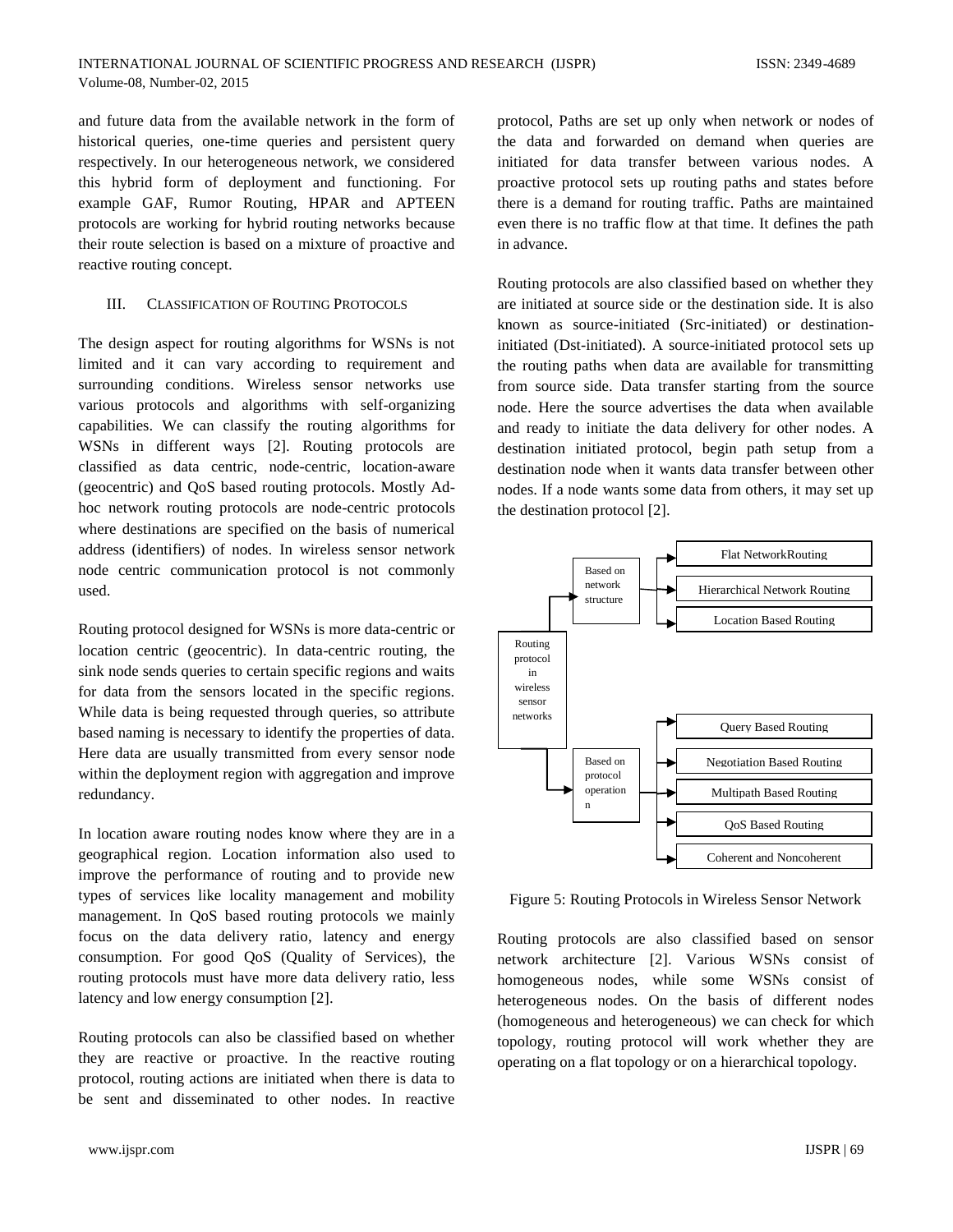In Flat routing protocols all nodes in the network are having equal properties (Range, Energy etc.). Whenever a sensor node wants to deliver data, it may find a route consisting of other hops towards the sink.

A hierarchical routing protocol is an approach used for heterogeneous networks where some of the nodes are more powerful than the other nodes in the network. The hierarchy does not always depend on the power of nodes. In Hierarchical (Clustering) protocols different nodes are grouped to form clusters and data from nodes belonging to a single cluster can be grouped in single node (aggregated). The hierarchical protocols have several advantages like scalability, energy efficient in Finding routing routes and easy to manage the path [3].

# IV. COMPARISON OF HOMOGENEOUS AND HETEROGENEOUS NETWORKS

# *4.1. Homogeneous Sensor Networks*

A homogeneous sensor network consists of identical nodes, i.e. all the sensor nodes have same hardware complexity, battery energy and sensor range.

In a homogeneous network, it is evident that the cluster head nodes will be over-loaded with the long range transmissions to the re-mote base station, and the extra processing mandatory for data aggregation and coordination of protocol. As a result the cluster head nodes expire before other nodes. However, it is desirable to ensure that all the nodes run out of their battery at about the same time, so that very little residual energy is exhausted when the whole system expire [4].

Using a homogeneous network and role rotation, all the nodes should have the capability of acting as cluster heads, and all the nodes possess the necessary hardware capabilities and other characteristics.

With the advancement in the wireless sensing networks (WSN) various kinds of application specific routing protocols have been developed [4].

The Table 1 shows the comparison of existing routing protocols for homogeneous networks with the consideration of design factors like Scalability, Power Usage, Mobility, overheads, Query-based, Data Aggregation and Localization [5].

| <b>ROUTING</b><br><b>PROTOCOLS</b> | Classification | there is a muoto not interested to the moment to contract in only $ \psi $<br>Scalability | Power<br>usage | Mobility       | Over -<br>head | Query<br>based | Data<br>aggregation | Locali-<br>zation |
|------------------------------------|----------------|-------------------------------------------------------------------------------------------|----------------|----------------|----------------|----------------|---------------------|-------------------|
| <b>MECN</b>                        | Location-based | N <sub>o</sub>                                                                            | Max            | N <sub>0</sub> | Moderate       | N <sub>0</sub> | N <sub>0</sub>      | <b>Yes</b>        |
| <b>SMECN</b>                       | Location-based | No.                                                                                       | Max            | N <sub>0</sub> | Moderate       | N <sub>0</sub> | N <sub>0</sub>      | <b>Yes</b>        |
| <b>GAF</b>                         | Location-based | Good                                                                                      | Limited        | Limited        | Moderate       | N <sub>o</sub> | N <sub>0</sub>      | <b>Yes</b>        |
| <b>GEAR</b>                        | Location-based | Limited                                                                                   | Limited        | Limited        | Moderate       | N <sub>o</sub> | N <sub>0</sub>      | Yes               |
| <b>GBF</b>                         | Location-based | Limited                                                                                   | Limited        | Limited        | Moderate       | Yes            | No                  | Yes               |
| GeRaF                              | Location-based | Limited                                                                                   | Limited        | Limited        | Low            | N <sub>o</sub> | N <sub>0</sub>      | No                |
| <b>SPIN</b>                        | Data-centric   | Limited                                                                                   | Limited        | Possible       | Low            | Yes            | Yes                 | No                |
| Direct<br>Diffusion                | Data-centric   | Limited                                                                                   | Limited        | Limited        | Low            | Yes            | Yes                 | Yes               |
| Rumor                              | Data-centric   | Good                                                                                      | Low            | Limited        | Low            | Yes            | Yes                 | No                |
| <b>COUGAR</b>                      | Data-centric   | Limited                                                                                   | Limited        | N <sub>o</sub> | High           | Yes            | Yes                 | No                |
| <b>ACQUIRE</b>                     | Data-centric   | Limited                                                                                   | Low            | Limited        | Low            | Yes            | Yes                 | No                |
| <b>LEACH</b>                       | Hierarchical   | Good                                                                                      | Max            | Fixed BS       | High           | No             | Yes                 | Yes               |
| <b>PEGASIS</b>                     | Hierarchical   | Good                                                                                      | Max            | Fixed BS       | Low            | N <sub>o</sub> | No                  | Yes               |
| <b>HEED</b>                        | Hierarchical   | Good                                                                                      | Max            | Fixed BS       | Moderate       | No             | Yes                 | Yes               |
| <b>TEEN</b>                        | Hierarchical   | Good                                                                                      | Max            | Fixed BS       | High           | No             | Yes                 | Yes               |

Protocols of routing for Homogeneous Networks TABLE 1 VARIOUS ROUTING PROTOCOLS FOR HOMOGENEOUS NETWORKS [5]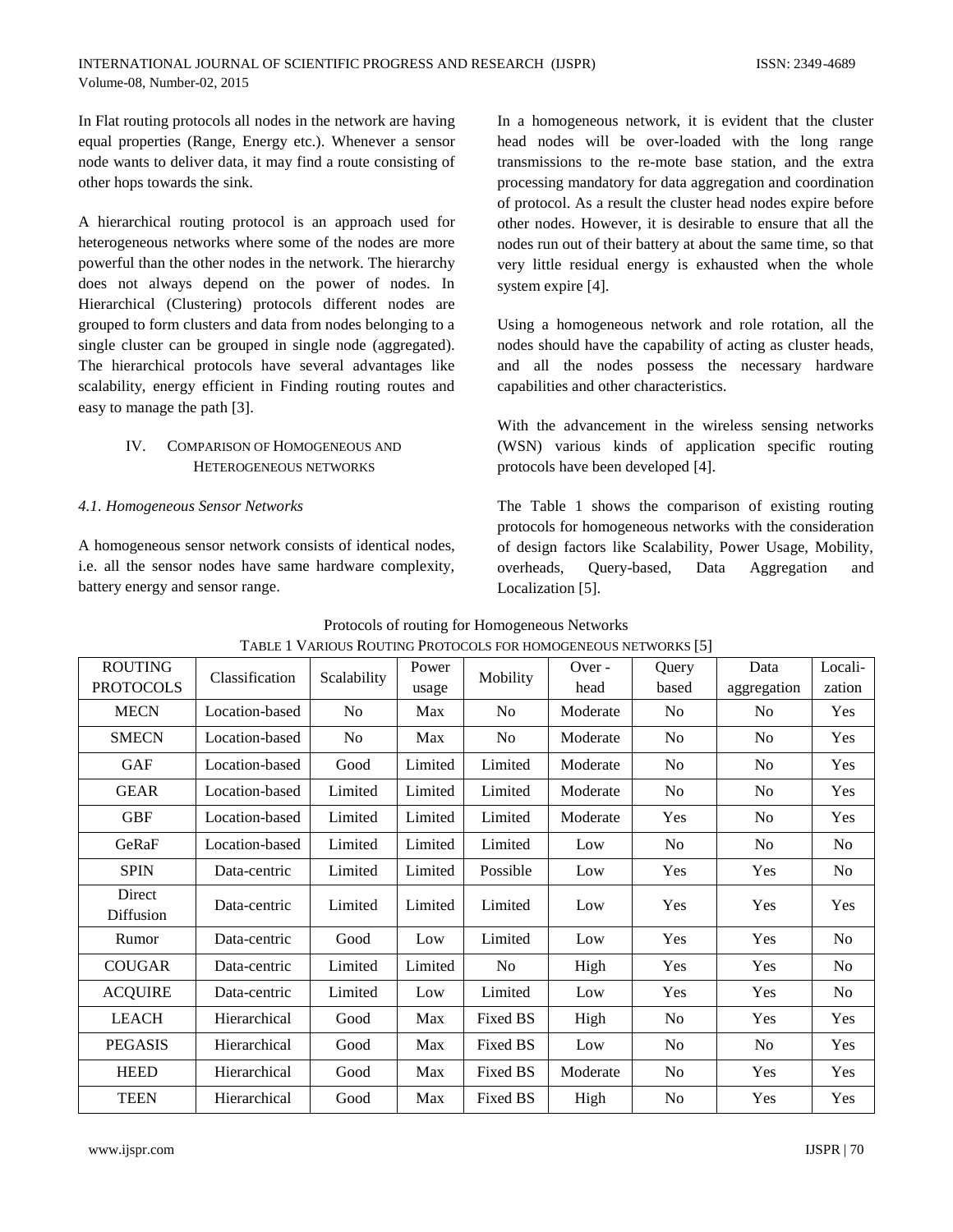#### *4.2. Heterogeneous wireless sensor network*

In Heterogeneous wireless sensor network (heterogeneous WSN) different sensor nodes have different computing power and sensing range and therefore provide more flexibility in deployment. For example, if there are two types of sensor nodes: the high-end ones have higher process throughput and longer communication or sensing range; the low-end ones are much cheaper and with limited computation and communication/sensing abilities. A mixed deployment of these nodes can achieve a balance of performance and cost of WSN [6]. As compared to homogeneous WSN, deployment and topology control are also more complex in heterogeneous wireless sensor network.

Node deployment in heterogeneous WSN has to consider the topology control between different types of sensor nodes. For example, to maintain a symmetric communication, the communication distance between highend nodes and low-end sensor nodes cannot be larger than the maximum communication range of the low-end sensor nodes [6]. Also, if the sensor nodes have different detection and communication range, the coverage area of low-end nodes cannot be fully covered by the high-end node [6].

In a Heterogeneous sensor network, two or more different types of nodes are having different battery energy, range and functionality for various purposes. The motivation being that the more efficient hardware, long range of communication and the extra battery energy can be embedded in few cluster head nodes, thereby reducing the hardware price of the rest of the network. However, fixing the cluster head nodes means that role rotation is no longer possible. When the other sensor nodes use single hopping to reach the clustering head, the nodes that are far away from the cluster heads always utilized more energy than the nodes that are closer to the cluster heads. On the other hand, cluster head is reached when nodes use multi-hopping, the nodes that are nearest to the cluster head has the highest energy load due to relaying. Consequently, there always exists a non-uniform energy drainage pattern in the entire network [7].

In Heterogeneous sensor network architecture, there are two types of sensors used first one is line-powered sensors which have no energy constraint, and the other one is battery-powered sensors having a limited lifetime of energy [7]. With the help of heterogeneity in WSNs we can extend

www.ijspr.com IJSPR | 71

network lifetime. IDSQ, CADR, CHR are few Heterogeneity-based Protocols used in wireless sensor network [8].

#### *4.2.1. Routing protocols for Heterogeneous networks*

Information-Driven Sensor Query (IDSQ): IDSQ addresses the problem of heterogeneous WSNs of maximizing information gain and minimizing detection latency and energy consumption for target localization and tracking through dynamic sensor querying and data routing. In IDSQ protocol, the first step is to select a sensor node as a leader (cluster head) from the all nodes present in the cluster. This cluster head will be responsible for selecting optimal sensors based on some information utility measurement [8].

## *4.2.2. Cluster-Head Relay- Routing (CHR):*

CHR routing protocol uses two types of sensors to form a heterogeneous network with a single sink: a large number of low-end sensors, denoted by L-sensors, and a few numbers of powerful high-end sensors, denoted by H-sensors. All the sensors are static and aware of their locations using some location service [8, 9]. The CHR protocol partitions the heterogeneous network into groups of sensors (or clusters), and every cluster have an H- senor node and rest are Lsensor nodes [8, 9]. Within a cluster, the L-sensors are in charge of sensing the underlying environment and forwarding data packets originated by another L-sensors toward their cluster head in a multi hop model. The Hsensors, on the other hand, are responsible for data fusion and aggregation within their own cluster region and forwarding aggregated data packets originated from other cluster heads toward the sink in a multi hop fashion using only cluster heads [9].

## V. CONCLUSION AND FUTURE WORK

In WSN energy efficient routing is very important for data delivery over the network for a long time. This survey paper shows various design parameters for homogeneous network for improving the energy utilization of the network. The routing topology and node deployment are important for using network for specific purposes. With the help of the design challenges and operational challenges we can create energy efficient routing protocols. The data security and integrity is always important for communication medium.